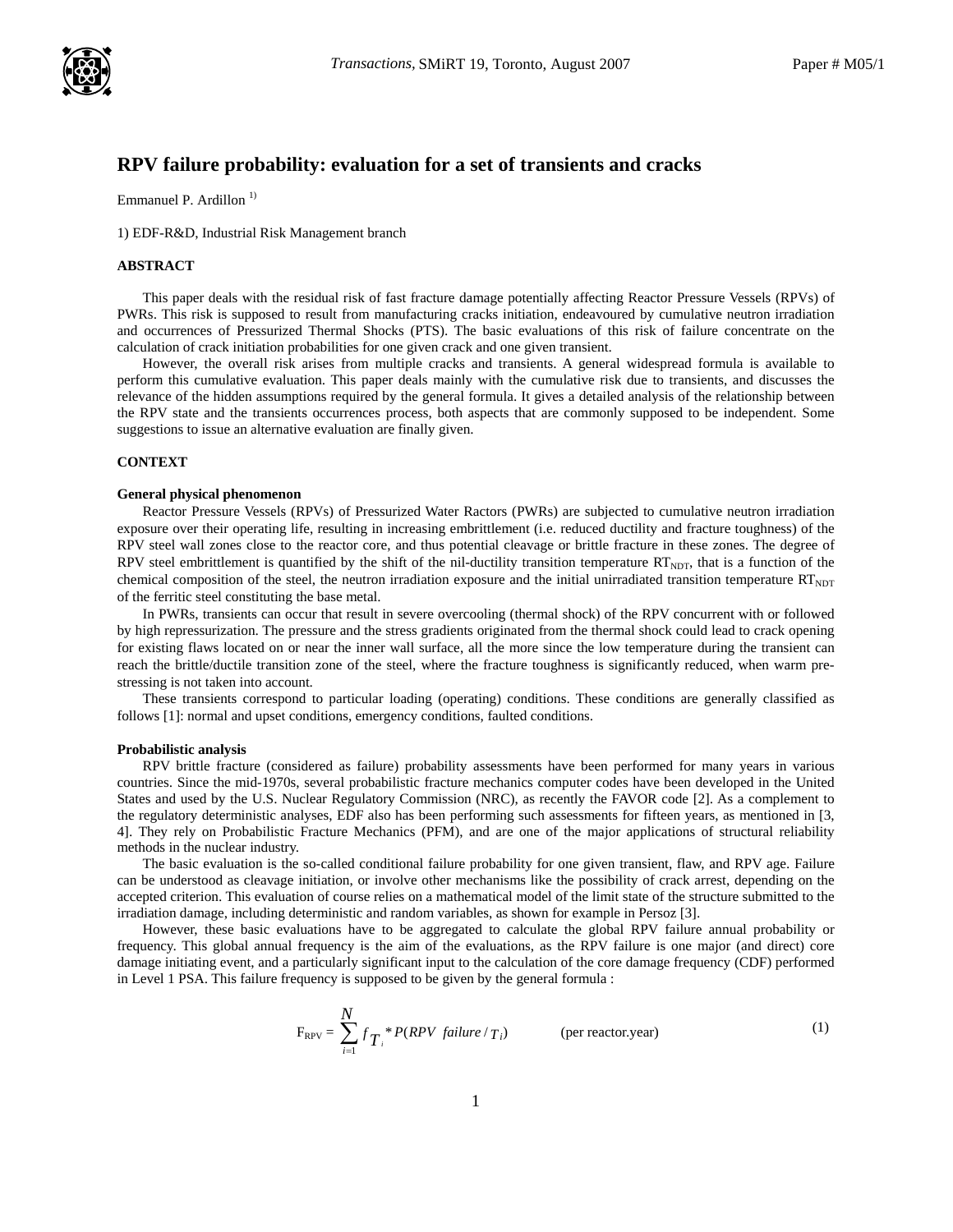

with the notations mentioned in the nomenclature at the end of the paper, and where  $P(RPV)$  failure  $/T_i$ ) denotes the probability commonly presented as the conditional RPV failure probability given transient  $T_i$ .

Although this general evaluation frame is commonly utilized [5], its practical application can lead to approximations that need to be clearly pointed out. The paper provides some recommendations (currently in progress) to deal correctly with the following issues.

#### **Issues addressed in the paper**

First of all, the following aspects related to the (complex) evaluation of the so-called conditional failure probability  $P(RPV failure / T_i)$  are out of discussion: failure mode definition (supposed to be cleavage fracture directly induced by crack initiation considered as RPV failure), thermomechanical RPV model, thermal transient description, selection of the indexing temperature  $T - RT<sub>NDT</sub>$ , statistical modelling of input variables, probabilistic numerical methods.

At the opposite, this paper will concentrate on typically probabilistic methodological issues involved in the overall risk assessment and its general formulation (Eq. 1). The result are general and do not depend on the above mentioned issues.

In a previous paper [6], one aspect of the cumulative evaluation was treated: a proposal of overall risk evaluation was performed for one given transient applied to a set of cracks corresponding to 2 possible populations: detected cracks with deterministic characteristics and non detectable cracks, with random characteristics (number, location, dimensions). This paper will basically deal with the other aspect of the cumulative evaluation: how to evaluate the risk for one given crack and a set of transients.

Anyway, the overall risk under evaluation is meant for a given RPV at a given age (with the corresponding embrittlement); it is evaluated for the coming operating cycle (one unit period), at its beginning. The ageing (due to embrittlement) on this period is neglected. The treatments apply of course to the PTS that are relevant for the analysis of the RPV crack initiation; however, they are not specific to any transient selection. Moreover, the main symbols and abbreviations are listed and explained in the nomenclature; however, some rare symbols may appear only in the main body of the paper.

### **TREATMENT OF MULTIPLE TRANSIENTS IN THE PROBABILISTIC ASSESSMENT FOR A GIVEN CRACK**

### **Some comments about the "conditional failure probability"**

The basic term of the reference formula (Eq. 1),  $f_T$ . P(RPV failure / T<sub>i</sub>) is supposed to reflect the contribution of transient n°i to the overall failure frequency. It consists of two terms, the latter of which is generally considered as a "conditional failure probability". However, for this notion to be relevant and to correspond to the use adopted in probability theory, "Ti" should be an event or possibly a random variable; and in some practical evaluations this is not the fact, the computed probability corresponds to the failure probability during the transient. More precisely, a given transient with a deterministic profile - flow pressure, wall temperature and heat exchange coefficient evolutions vs. time during the transient are supposed to be deterministic – is supposed to occur, and the event for which a probability is evaluated could be described as follows: there exists (at least) one instant during the transient for which the RPV strength is lower than the applied load. As the transient is supposed to be deterministic, the randomness only results from the random variables that characterize the RPV state at the level of a considered crack: RT<sub>NDT</sub> and its shift  $\Delta RT_{NDT}$  due to irradiation, flaw dimensions, cumulative fluence… This formulation does not account for the rank of the transient occurrence: is there any difference in terms of failure probability due to the fact that it is the first occurrence? Real conditional probabilities could be for example P(RPV failure / N<sub>Ti</sub> = 1), P(RPV failure / N<sub>Ti</sub> = 2), P(RPV failure / N<sub>Ti</sub> ≥ 1)… if we consider the random aspects that may affect the transient itself. And this distinction according to the number of transient occurrences is relevant, as will be shown later; this is also one reason for which the notation of  $P(RPV)$  failure / T<sub>i</sub>) to express a conditional probability would be ambiguous.

Other considerations tend to show also that the notation "P(RPV failure  $(T_i)$ " is intrinsically ambiguous: it could mean simply the probability of the RPV failure (in general) given the occurrence of transient  $T_i$ . But this event does not only include the failure during transient  $T_i$ , but also the failure during all possible transients given the occurrence of  $T_i$ . For such an interpretation, the summation of all these terms in (Eq. 1) would lead to count various times the same configurations, which is of course not relevant.

For these reasons, in the remainder of this paper, the term P(RPV failure  $/T<sub>i</sub>$ ) will denote and be rather called "failure probability during the transient  $T_i$ ", that is in fact during a given transient occurrence. This probability reflects only the RPV state at the crack level, and the transient profile that is deterministic. It has a meaning even if  $T_i$  does not occur. Consequently, it will be noted P[fail(T<sub>i</sub>)-RPV], to show that this is not a conditional probability, and that the random variables only concern the RPV state  $Z$ . Let us remind that with this definition, P[fail(T<sub>i</sub>)-RPV] corresponds in fact to P(K<sub>cp</sub>  $\geq K_{1c}$ ), where these variables are computed for transient  $T_i$ .

However, it will be shown (cf. (Eq. 10)) that this term (multiplied by  $f_{Ti}$ ) is not necessarily identical to the contribution of transient  $T_i$  to the RPV failure probability: this individual contribution corresponds in fact to the following event "There is at least one RPV failure during the unit period, and these failures are due to the occurrence of  $T_i$ ", it will be noted fail( $T_i$ ).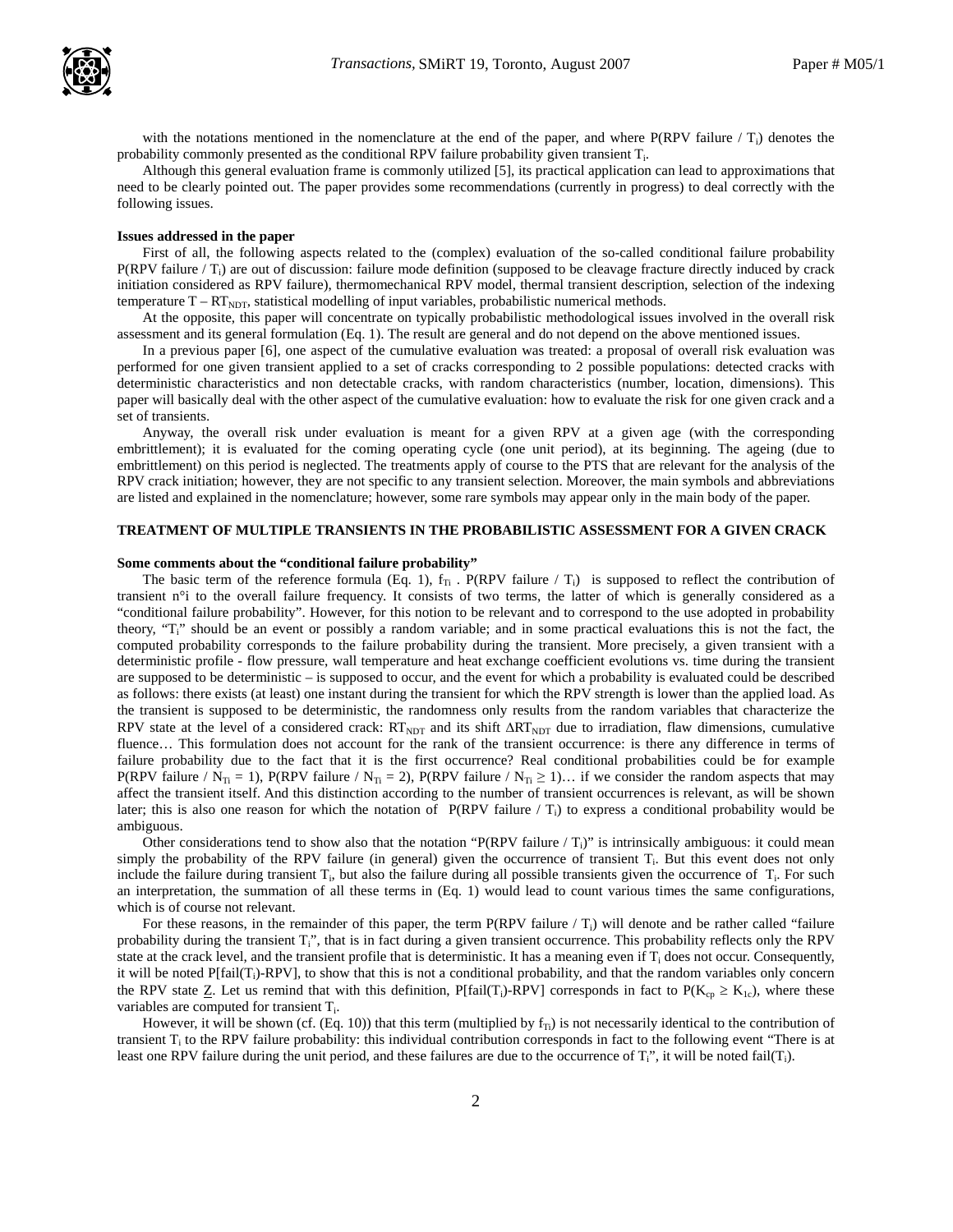### **Justification of the reference formula under clarified assumptions**

The reference formula (Eq. 1) can be derived from the following assumptions, discussed later:

- $(A<sub>1</sub>)$  N<sub>Ti</sub> is not necessarily limited
- (A<sub>2</sub>) N<sub>Ti</sub> and 1<sub>fail(Ti)-RPV</sub>  $\{Z\}$  are independent variables; true if N<sub>Ti</sub> and Z are independent
- $(A<sub>3</sub>)$  transient occurrences are mutually independent

Let us give the demonstration of the validity of this formula under the aforementioned assumptions.

Firstly it results from  $(A_1)$  and  $(A_2)$  that the number of failures during an operating cycle is not limited. It is possible for one RPV to experience various failures, and even due to the same transient. The RPV failure frequency can be expressed as  $F_{RPV} = E[N(fail)],$  where fail is defined as the event "There is at least one RPV failure during the unit period". As failures and transients may not occur simultaneously and do not interact  $(A_2 \text{ and } A_3)$ , the whole number of failures is equal to the sum of the failures due to each transient (individual contributions). Therefore :

$$
F_{\rm RPV} = E[N(fail)] = \sum_{i=1}^{N} E[N(fail(\boldsymbol{T}_i)])
$$
 (per unit period) (2)

Under these assumptions, and because of the temporal process leading to possible transient occurrences and RPV failures, the RPV failure frequency is rigorously equal to the sum of the individual failure frequencies due to each particular transient. There remains to evaluate the basic term of the summation.

At this step it is essential to notice that the RPV behavior will be identical at each transient occurrence, since the transient profile is supposed to be deterministic and since the ageing (irradiation embrittlement) is neglected over the coming operating cycle: for one given RPV state  $Z$ , if the failure occurs at the 1<sup>st</sup> occurrence of  $T_i$ , it will occur in the same way at any future occurrence of  $T_i$ . This issue is important, since a rapid analysis could lead to consider that the behavior of the vessel at one occurrence of Ti does not provide any information about the behavior at another occurrence, and this is wrong; even in our frame, the behavior is totally correlated (identical). It must be repeated that if you suppose that crack initiation occurs at the first occurrence of  $T_i$ , then you have to suppose that it will happen also at any future occurrence of  $T_i$ . Thus, for a given RPV state Z:

$$
N[fail(T_i)] = N_{Ti} \text{ if } \underline{Z} \text{ leads to the RPV failure at the first } T_i \text{ occurrence}
$$
  
 
$$
N[fail(T_i)] = 0 \text{ otherwise}
$$
 (3)

Consequently, it results from the definition of the mathematical expectation that:

$$
E\{N[\text{fail}(T_i)]\} = E\{N_{T_i} \cdot 1_{\text{fail}(T_i)\text{-}RPV} \{\underline{Z}\}\} + 0 \tag{4}
$$

And  $(A_2)$  yields the following expression:

$$
E\{N[fail(T_i)]\} = E[N_{T_i}] \cdot E[1_{fail(T_i) \cdot RPV} \{Z\}]
$$
  
= f<sub>T\_i</sub> \cdot P(RPV failure / T\_i) (5)

And (Eq. 1) is obtained immediately by combining (Eq. 2) and (Eq. 5), which is the expected result.

#### **Assumptions relevant for the RPV case, consequences**

The previous paragraph has shown that the validity of the formula that is presented as the reference formula relies on some assumptions. Some sufficient assumptions (but not far from being necessary ones) have been proposed. It has now to be discussed whether these assumptions are relevant in the RPV case or not.

Firstly, it was shown that as a consequence of  $(A_1)$  and  $(A_2)$ , the number of failures during an operating cycle is not limited. This is of course not realistic, since a RPV cannot fail twice [7, 6]. Note that this impossibility arises both from the fact that an RPV failure would be so catastrophic as to prevent the concerned NPP from operating any longer, and also from the fact that in case of fast fracture the RPV could not experience any other damage (the internal pressure becomes very low). One can notice that this structural loss would apply in the same way to other types of structures experiencing a fast fracture damage, it is not particular to RPVs. More generally, some considerations developed in this paper could be fruitful to provide a more rigorous cumulative risk evaluation for other structures.

And this questions firstly  $(A_1)$ : in the real NPP life, severe transients, corresponding to situations that are not in the range of normal and upset conditions, could happen only once a year, for these transients  $N_{\text{Ti}}$  has to be inferior or equal to 1. This also questions  $(A_2)$ , at least for one reason: as a RPV cannot fail twice, a transient that would cause an RPV failure will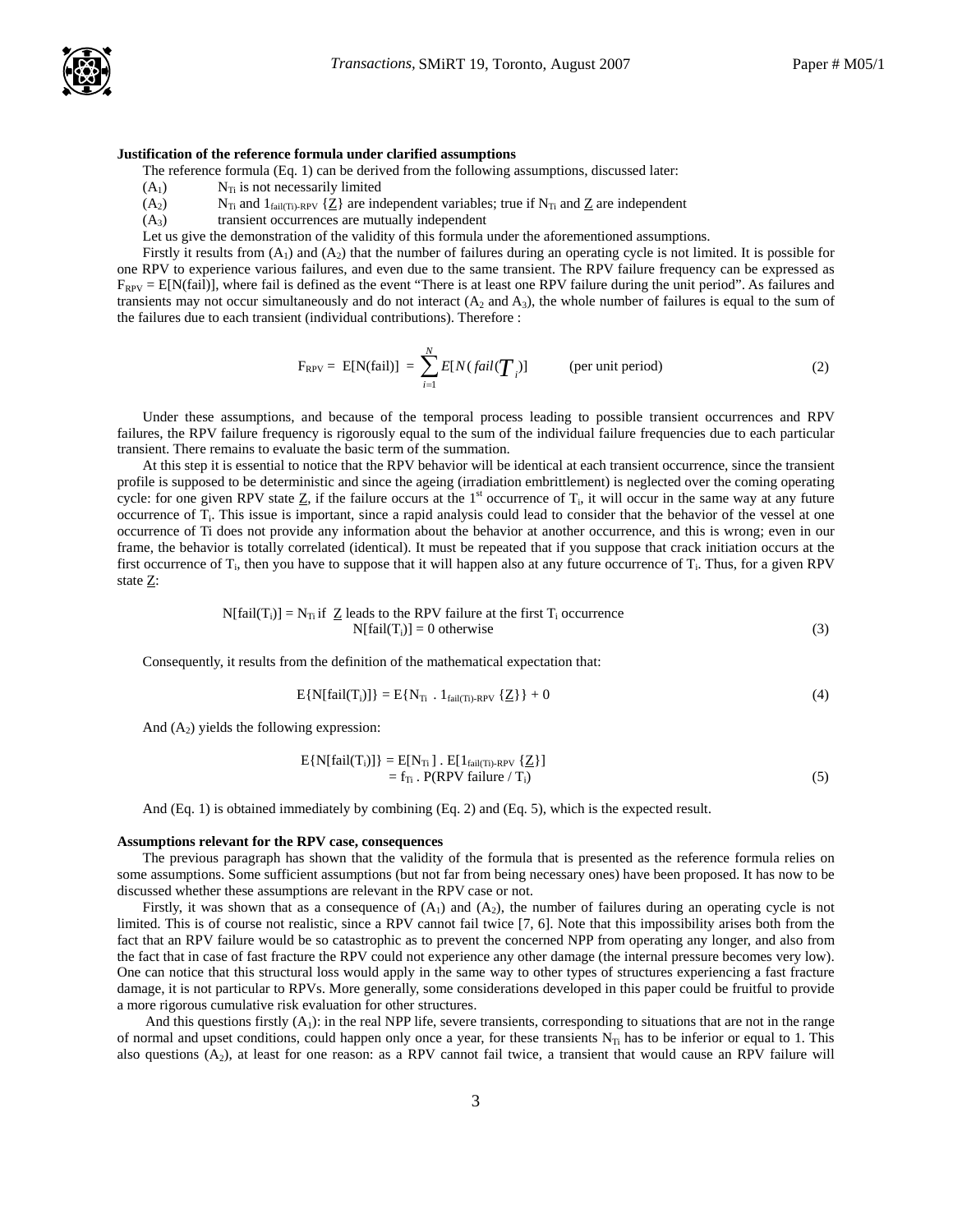

happen necessarily at most one time. Thus, a correlation exists between the RPV state and the number of occurrences of a given transient: if  $Z$  is such that it leads to the failure during the occurrence of  $T_i$ ,  $N_T$  has to be inferior or equal to 1. Therefore it is possible to answer the question underlined in the first subparagraph: it appears that quantities such as P(RPV failure /  $N_{Ti}$  = 1), P(RPV failure /  $N_{Ti}$  = 2) can not be identical: ( $N_{Ti}$  = 2) implies that the failure does not result from transient Ti, that  $P[fail(T_i)-RPV]$  is equal to zero. This is a reason why the notion of "conditional" probability  $P(RPV)$  failure /  $T_i$ ) is ambiguous, as aforementioned.

Secondly, it results from these statements that:

$$
F_{RPV} = P(RPV failure)
$$
 (per reactor . year)  
For unique occurrence transients:  $f_{Ti} = E[N_{Ti}] = P(N_{Ti} \ge 1) = P(N_{Ti} = 1)$  (per reactor . year) (6)

This is due to the fact that they are unique occurrence events, and in this case occurrence frequency and occurrence probability are identical [6].

Moreover, it will be shown that  $(A_3)$  also is questionable, that the occurrence of transients may have an impact on the occurrence of other transients, without any functional analysis.

To summarize this analysis, it becomes clear that the assumptions that can guarantee the validity of (Eq. 1) are not relevant for the RPV. Some relevant assumptions have been indicated; they are the basis of further developments towards an alternative formula.

#### **General frame to derive an alternative formula**

As RPV failure frequency and probability are identical on one unit period (here: reactor . year), it is proposed to analyze the probability, a more simple concept in probabilistic analyses.

The RPV failure probability, P(RPV failure), can be expressed as follows (with previous notations):

$$
F_{RPV} = P(RPV failure) = P\{\bigcup_{i=1}^{N} [fail(T_i)]\}
$$
 (per reactor . year) (7)

As the failure is (at most) unique, one can notice that the events fail( $T_i$ ) are disjoint: the failure will result from one transient, and not from the other ones. Therefore, (Eq. 7) yields immediately:

$$
F_{\text{RPV}} = P(\text{RPV failure}) = \sum_{i=1}^{N} P[fail(\boldsymbol{T}_i)] \quad \text{(per reactor . year)} \tag{8}
$$

### **First attempt to derive an alternative formula**

To come back to the common interpretation of the elementary term as a product involving a conditional probability, a first idea could be to write (Eq. 8) as follows:

$$
F_{RPV} = P(RPV failure) = \sum_{i=1}^{N} P[fail(T_i) / (N_{T_i} \ge 1)].P(N_{T_i} \ge 1) \quad (per reactor . year)
$$
 (9)

This new expression is formally exact, because the events fail(T<sub>i</sub>) are included in (N<sub>Ti</sub> ≥ 1). Its interest is to let the occurrence probability of T<sub>i</sub>,  $P(N_T \ge 1)$ , appear explicitly; this probability can be evaluated without difficulties from the given knowledge of  $f_{\text{Ti}}$ . However, the first term of the product does not immediately appear as the RPV failure probability during transient  $T_i$ , P[fail( $T_i$ )-RPV]. For both terms to be identical, the RPV state and the occurrence process should be independent, and we have seen previously that this is a doubtful assumption; this issue will be analyzed more precisely in the following paragraphs. Therefore, the elementary term cannot be evaluated in a simple manner, and this is the main drawback of this expression.

Another attempt to derive a new expression is to let the RPV failure probability during transient  $T_i$ , P[fail( $T_i$ )-RPV], appear explicitly. This is, once again, formally exact because the events fail( $T_i$ ) are included in [fail( $T_i$ )-RPV]. This yields:

$$
F_{RPV} = P(RPV failure) = \sum_{i=1}^{N} P[fail(T_i) / (fail(T_i - RPV))].P[fail(T_i - RPV)]
$$
 (per reactor . year) (10)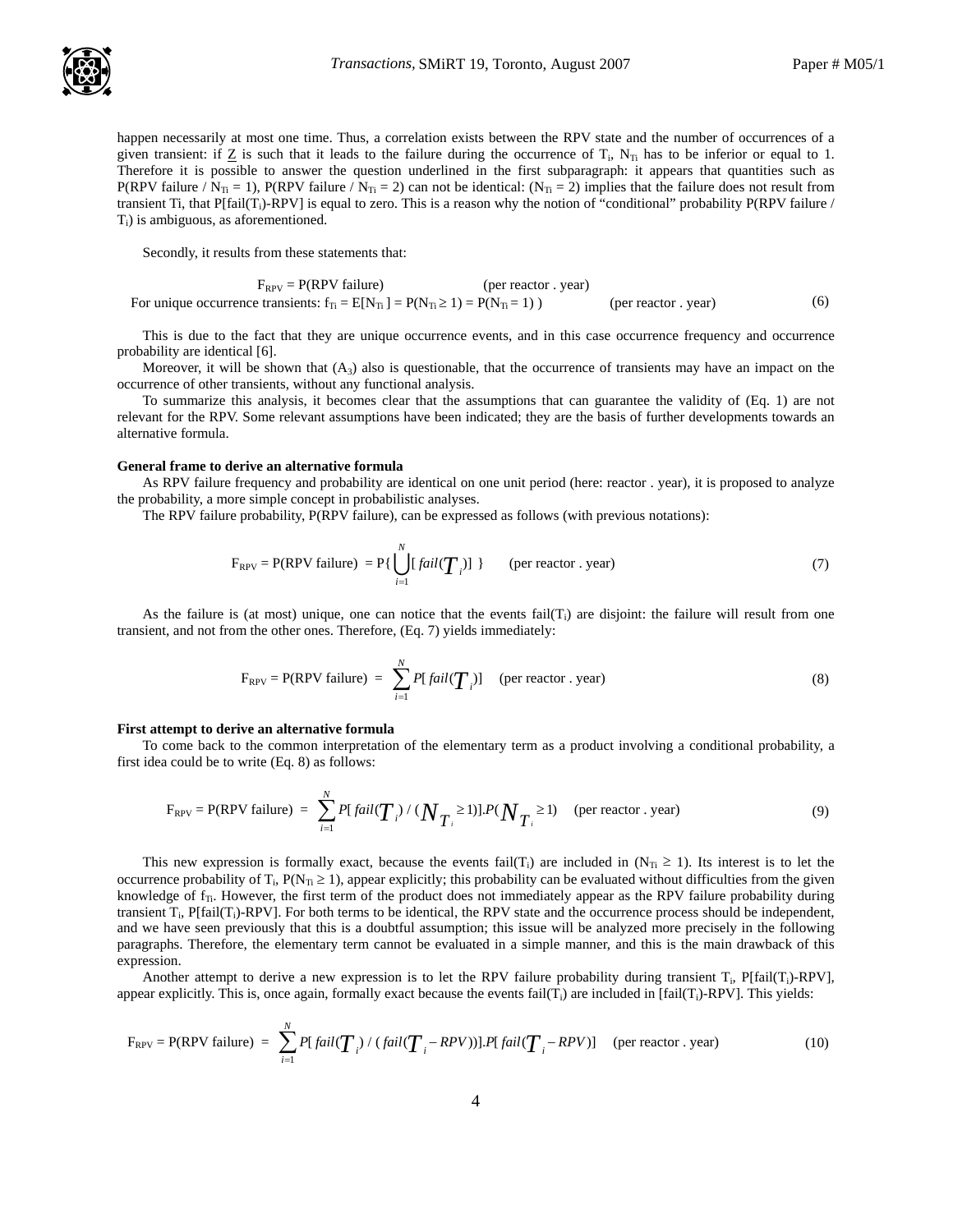For this expression to be fruitful, the first part of the elementary term,  $P[fail(T_i) / (fail(T_i)-RPV)]$ , should be identical to an occurrence probability of transient T<sub>i</sub>. By definition, this conditional probability has to be understood as the probability of the following event: "if the RPV state  $Z$  can produce the RPV failure during any occurrence of  $T_i$ , will such an occurrence take place and will the RPV fail because of this occurrence?". As for (Eq. 9), it appears that for  $P[fail(T_i) / (fail(T_i)-RPV)]$  to be identical to an occurrence probability of transient  $T_i$ , the RPV state and the occurrence process have to be independent, and this is not the fact: a first dependency results from the fact that in this case the occurrence is necessarily unique, and ( $N_T \ge 1$ ) should be replaced by  $(N_{Ti} = 1)$ . As for (Eq. 9), this expression does not provide a satisfactory evaluation without further analysis.

### **Potential impact of correlations between structural state and transient occurrences**

To underline that it is necessary to take account of the dependency between the structural state and the transients occurrence process, it can be useful to show on simple examples that such dependences may have a significant impact on the RPV failure probability. The correlations that are taken in this example do not result from the analysis of the transient occurrence process, they do not apply to the RPV case; they have been selected only to illustrate this impact. The example is defined as follows:

- $\triangleright$  2 transients T<sub>1</sub> and T<sub>2</sub>, with disjoint failure domains (fail(T<sub>1</sub>)-Structure ∩ fail(T<sub>2</sub>)- Structure = ∅)
- $\triangleright$  the following (complete) correlation is assumed :
	- o the notation for sets « fail(T<sub>i</sub>)- Structure » is  $F_i$ 
		- $\circ$  F<sub>1</sub>  $\Rightarrow$  T<sub>1</sub> occurs, (which requires that P(D<sub>1</sub>)  $\leq$  P<sub>occ</sub>(T<sub>1</sub>))
		- $\circ$   $F_2 \Rightarrow T_2$  occurs (which requires that  $P(D_2) \leq P_{\text{occ}}(T_2)$ )



Fig. 1 – Representation of failure sets

Then under these (illustrative) assumptions, it can be seen easily that :

```
F_{\text{Structure}} = P(\text{Structure failure}) = P(F_1) + P(F_2) \gg P(F_1)P_{\text{occ}}(T_1) + P(F_2)P_{\text{occ}}(T_2) (per reactor . year) (11)
```
The latter part of (Eq. 11) would be the result provided under the assumption of independence; in this case of correlation this result would be a highly non conservative approximation of the real Structure failure probability. As the impact of such dependences may be high, it is therefore necessary to analyze the correlations that can be observed in the reality.

# **Analysis of dependences between RPV state and transients occurrence process**

Let us analyse firstly the consequences of transients occurrences on the knowledge of the RPV state Z.

If one knows that, at a given instant, some transients already occurred, it means that the RPV resisted to these transients. Therefore it is possible to exclude from the a priori possible RPV states, those that would have led to the RPV failure. Consequently, for the evaluation of the basic term  $P(fail(T_i))$  of (Eq.8), two disjoint cases may happen:

 $\triangleright$  No transient has occurred before T<sub>i</sub>: then no particular information is available on the RPV state;

 $\triangleright$  Other transients occurred before T<sub>i</sub>: then the corresponding RPV states have to be excluded.

This situation can be illustrated on Figure 2: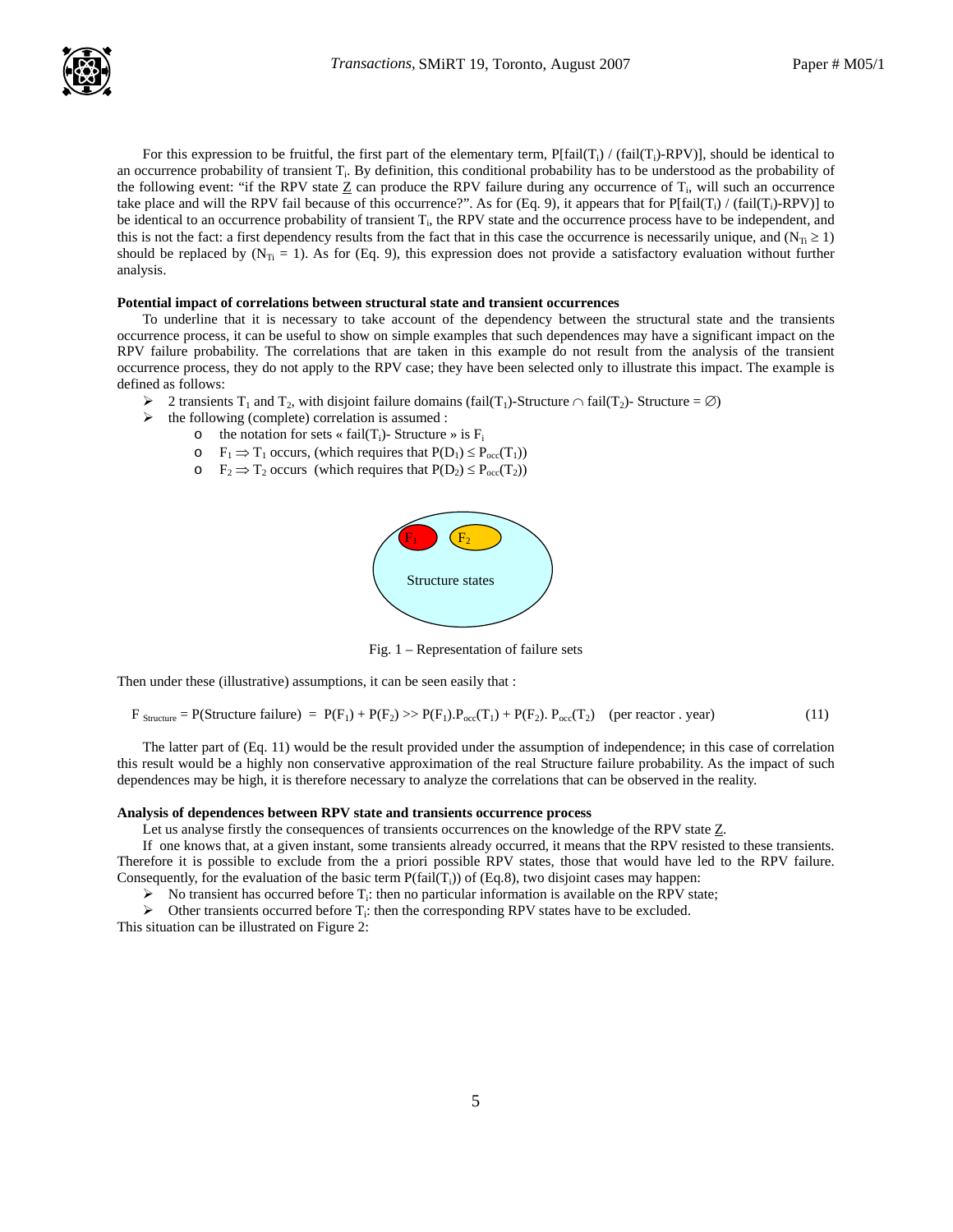

Figure 2 – Representation of impossible RPV states

In the case illustrated on Figure 2, it can be seen that if  $T_1$  and  $T_2$  occur before  $T_i$ ,  $(F_1 \cup F_2)$  has to be excluded from the a priori possible RPV states.

Conversely, it is possible to identify the consequences of the RPV state  $Z$  on the of transients occurrences.

For a given RPV state  $Z_0$ , two cases can be identified:

- 
- ► If no transient can cause RPV failure for  $Z_0$ , then the transients occurrence process is not impacted by the RPV state;<br>► If some transients may cause an RPV failure for  $Z_0$ , then the 1<sup>st</sup> occurrence of one of the If some transients may cause an RPV failure for  $\underline{Z}_0$ , then the 1<sup>st</sup> occurrence of one of these transients will prevent any further transient occurrence since it will cause an RPV failure; for such transients the occurrence frequency or probability becomes simply 0. Note that this case has to be really pointed out: in such a situation (fortunately never observed), one can say approximately that the most frequent faulty transient for  $\underline{Z_0}$  would in general prevent the occurrences of all other faulty transients, or that the less severe faulty transient for  $Z_0$  would in general prevent the occurrences of all other faulty transients; however these statements are only approximations, since one cannot exclude that other transients than the most frequent one may happen prior to it, and since there is no absolute link between frequency and severity of the transients.

#### **Perspectives**

The above considerations are essential to progress towards an alternative evaluation taking advantage of the realistic description of the RPV case, and more precisely of the complex correlations between transient occurrences and RPV states. Some particular assumptions can be used (e.g. unique occurrence transients), and they may simplify significantly the development of an alternative formula. This alternative evaluation is currently under progress; it will have to yield conservative results. This conservatism should be evaluated by comparing simulation results to the theoretical assessment. Moreover, it will be probably necessary to adapt these evaluations to the case where the thermohydraulic variability of transient profiles is considered.

### **SUGGESTIONS TOWARDS A RISK EVALUATION FOR MULTIPLE TRANSIENTS AND FLAWS**

 This paper concentrates on the cumulative risk due to transients; however, the evaluation of the overall risk requires to treat also the case of multiple flaws. A corresponding treatment was initiated in [6], providing a complete treatment under the common assumption of the independence of crack failures. However, it was also established in [6] that this assumption is questionable, and an attempt was performed to identify some conditions for which this independence assumption could provide at least conservative results; but these conditions ("positive correlation") proved to be difficult to ensure.

Separate evaluations have been performed for each population of cracks: the detected cracks (with known number and characteristics) and the non detectable cracks, with random characteristics. These two evaluations – that could be aggregated easily – have already been presented and are recalled below:

For detected flaws [6, 8 with a type mistake] :

$$
F_{RPV} = P(RPV failure) = 1 - \prod_{i=1}^{N_{\text{detected cards}}} \left(1 - \boldsymbol{P}(\boldsymbol{a}_i)\right) \quad \text{(per reactor . year)} \tag{12}
$$

Where  $P(a_i)$  stands for the individual crack failure probability of crack n°i. Note that this term is supposed to reflect the failure probability discussed in the previous paragraph, taking account of both the RPV state vectors  $Z_i$  at each flaw level, and the transients occurrences.

For non detectable flaws [6]: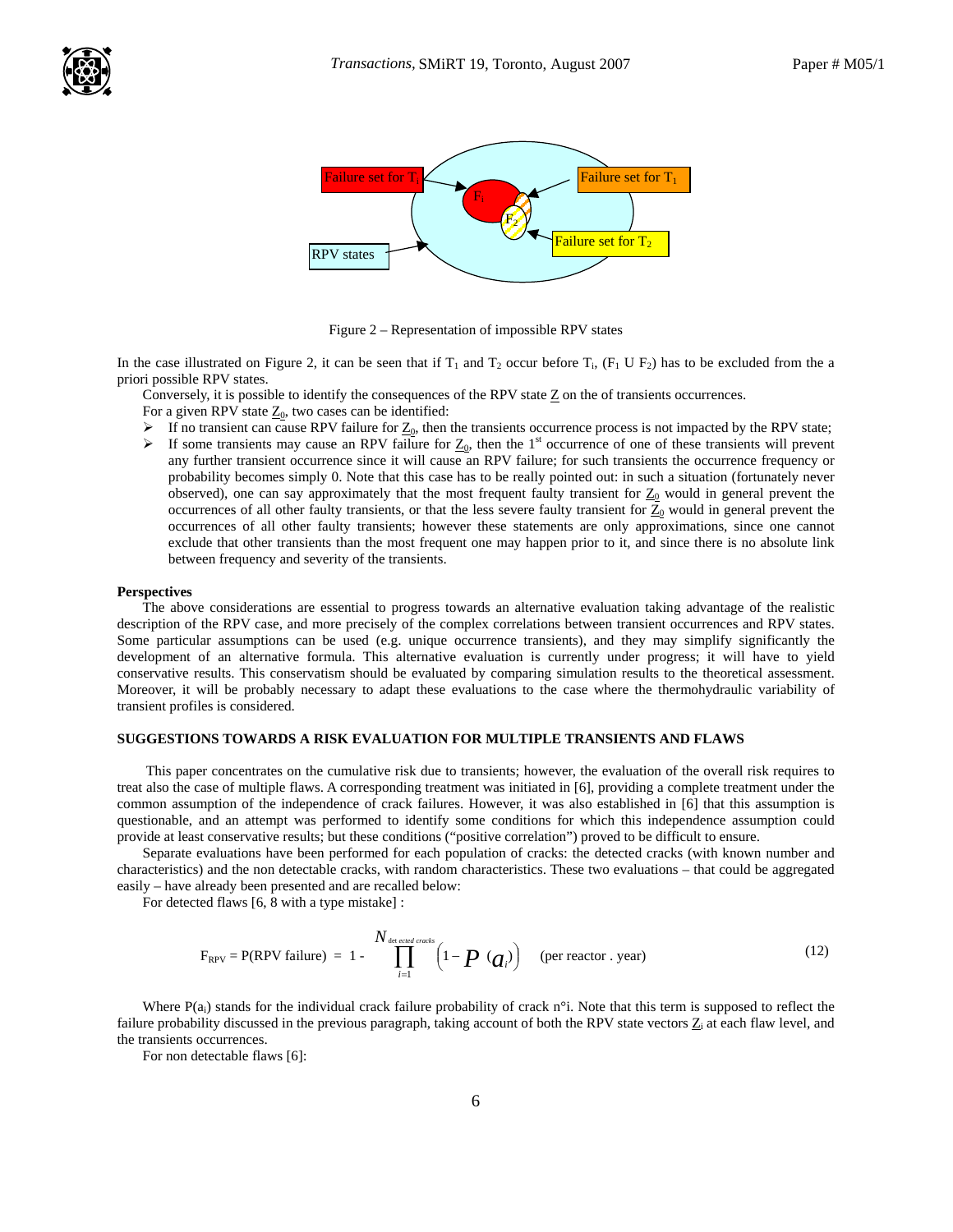

$$
F_{RPV} = P(RPV failure) = 1 - e^{-E(N_{non\text{ det ecable} (crack)})}P a
$$
 (per reactor . year) (13)

 $\overline{a}$ 

Where  $\overline{P(a)}$  stands for the mean failure probability of a non detectable crack; its evaluation is presented in more

details in [6], taking account of the random characteristics of the non detectable crack population.

However, these formulas assume that an appropriate evaluation of the individual crack failure probability P(ai), combining the multiple transient contributions, is available; although it is not provided in this paper, the basic concepts for issuing it have been presented in the previous paragraph.

Moreover, they rely on the crack failure independence assumption and should be replaced by one generalizing the considerations developed for one crack submitted to multiple transients, following the assumptions relevant for the RPV case.

# **CONCLUSIONS**

This paper has dealt with the residual risk of fast fracture damage potentially affecting Reactor Pressure Vessels (RPVs) of PWRs. This risk is supposed to result from manufacturing cracks initiation, endeavoured by cumulative neutron irradiation and occurrences of Pressurized Thermal Shocks (PTS). The basic evaluations of this risk of failure concentrate on the calculation of crack initiation probabilities for one given crack and one given transient.

However, the overall risk arises from multiple cracks and transients. A general widespread formula is available to perform this cumulative evaluation. This paper has focused on the cumulative risk due to transients, and has shown that the hidden assumptions required by the general formula are not valid. This result is based on a detailed analysis of the relationship between the RPV state and the transients occurrences process, both aspects that are commonly supposed to be independent. These considerations are essential to progress towards an alternative evaluation taking advantage of the realistic description of the RPV case, and more precisely of the complex correlations between transient occurrences and RPV states. Some particular assumptions can be used (e.g. unique occurrence transients), and they may simplify significantly the development of an alternative formula. This alternative evaluation is currently under progress; it will have to yield conservative results. This conservatism should be evaluated by comparing simulation results to the theoretical assessment. Moreover, it will be probably necessary to adapt these evaluations to the case where the thermohydraulic variability of transient profiles is considered.

Then some suggestions to issue an alternative evaluation have been given, and possible methods to perform the overall cumulative evaluation, including multiple cracks, have been proposed. However, these methods rely on the crack failure independence assumption and should be replaced by one generalizing the considerations developed for one crack submitted to multiple transients, following the assumptions relevant for the RPV case.

#### **NOMENCLATURE**

| $1_A(X)$         | = indicator function of set A; equal to 1 if $X \in A$ , otherwise equal to 0                                                      |
|------------------|------------------------------------------------------------------------------------------------------------------------------------|
| a                | $=$ crack height                                                                                                                   |
| E(X)             | $=$ mathematical expectation of the random variable $X =$ the mean value of X                                                      |
| $F_{\rm occ}$    | = occurrence frequency; the occurrence frequency of T <sub>i</sub> over one unit period equals $E(N_{T_i})$ and is noted $f_{T_i}$ |
| $K_{1c}$         | $=$ fracture toughness                                                                                                             |
| $K_{cp}$         | $=$ stress intensity factor, including plastic correction                                                                          |
| N                | $=$ number of transients                                                                                                           |
| $N_{Ti}$         | $=$ number of occurrences of transient $T_i$ during a given period (one operating cycle)                                           |
| PFM              | $=$ Probabilistic Fracture Mechanics                                                                                               |
| <b>PSA</b>       | $=$ Probabilistic Safety Assessment                                                                                                |
| <b>PTS</b>       | $=$ Pressurized Thermal Shock                                                                                                      |
| P(A)             | $=$ Probability of event (set) A                                                                                                   |
|                  |                                                                                                                                    |
| $\overline{P}_a$ | $=$ Probability of failure of a non detectable crack                                                                               |
| $P(a_i)$         | $=$ Probability of crack failure (initiation) of crack n <sup>o</sup> i                                                            |
| <b>RPV</b>       | $=$ Reactor Pressure Vessel                                                                                                        |
| $RT_{NDT}$       | $=$ nil ductility transition temperature                                                                                           |
| $T_i$            | $=$ transient n <sup>o</sup> i                                                                                                     |

 $Z = RPV$  state vector (coordinates = all the random variables involved in the PFM model for brittle fracture due to cleavage initiation)